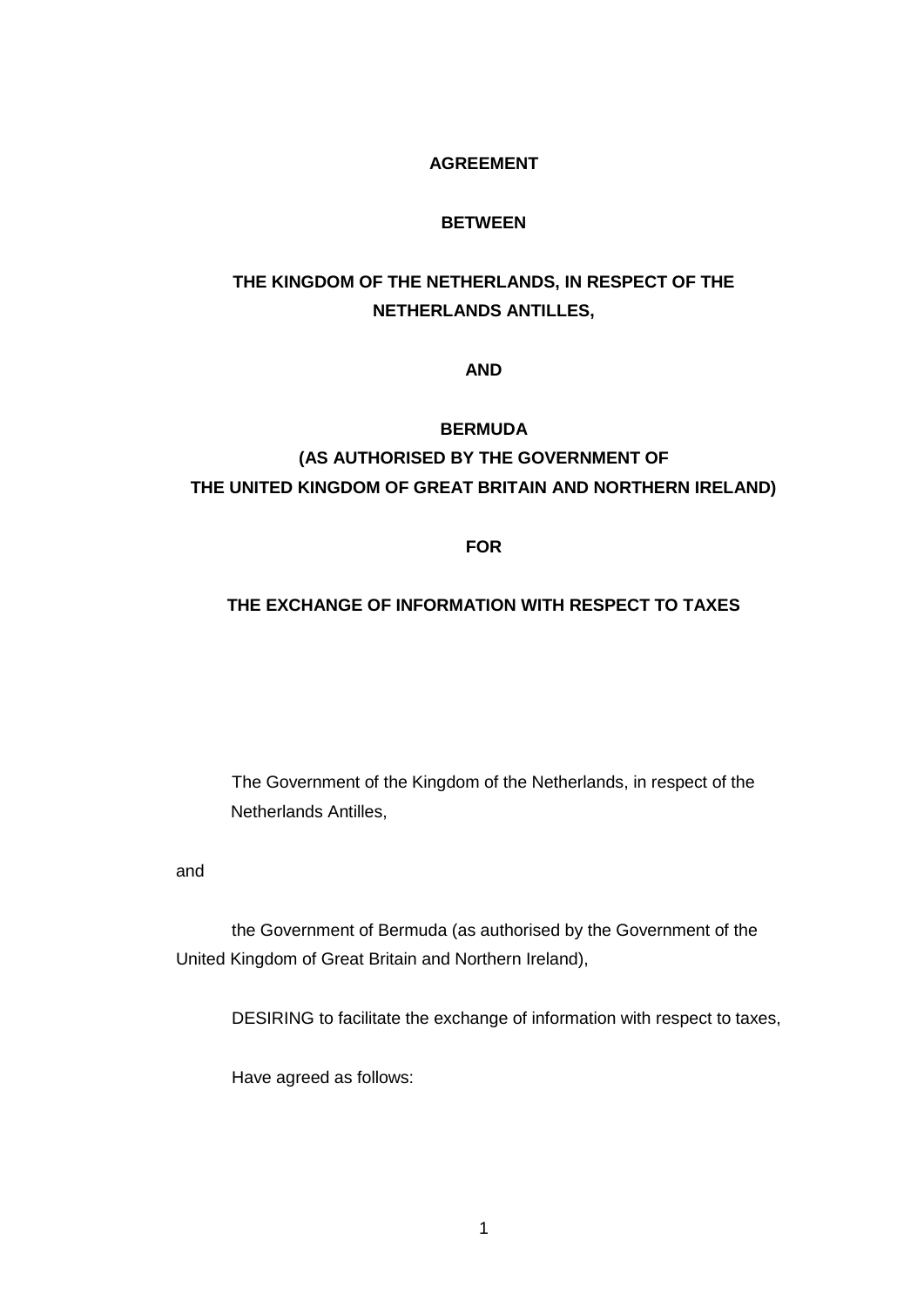## *Article 1 Object and scope of the Agreement*

1. The competent authorities of the Contracting Parties shall provide assistance through exchange of information that is relevant to the administration and enforcement of the domestic laws of the Contracting Parties concerning taxes covered by this Agreement.

Such information shall include information that is relevant to the determination, assessment and collection of such taxes, the recovery and enforcement of tax claims, or the investigation or prosecution of tax matters. Information shall be exchanged in accordance with the provisions of this Agreement and shall be treated as confidential in the manner provided in Article 8.

The rights and safeguards secured to persons by the laws or administrative practices of the requested Party remain applicable.

The rights and safeguards shall not be applied by the requested Party in a manner that unduly prevents or delays effective exchange of information.

2. As regards the Kingdom of the Netherlands, this Agreement shall apply only to the Netherlands Antilles.

#### *Article 2*

#### *Jurisdiction*

A requested Party is not obligated to provide information which is neither held by its authorities nor in the possession or control of persons who are within its territorial jurisdiction.

## *Article 3*

#### *Taxes covered*

1. This Agreement shall apply to the following taxes imposed by the Contracting Parties: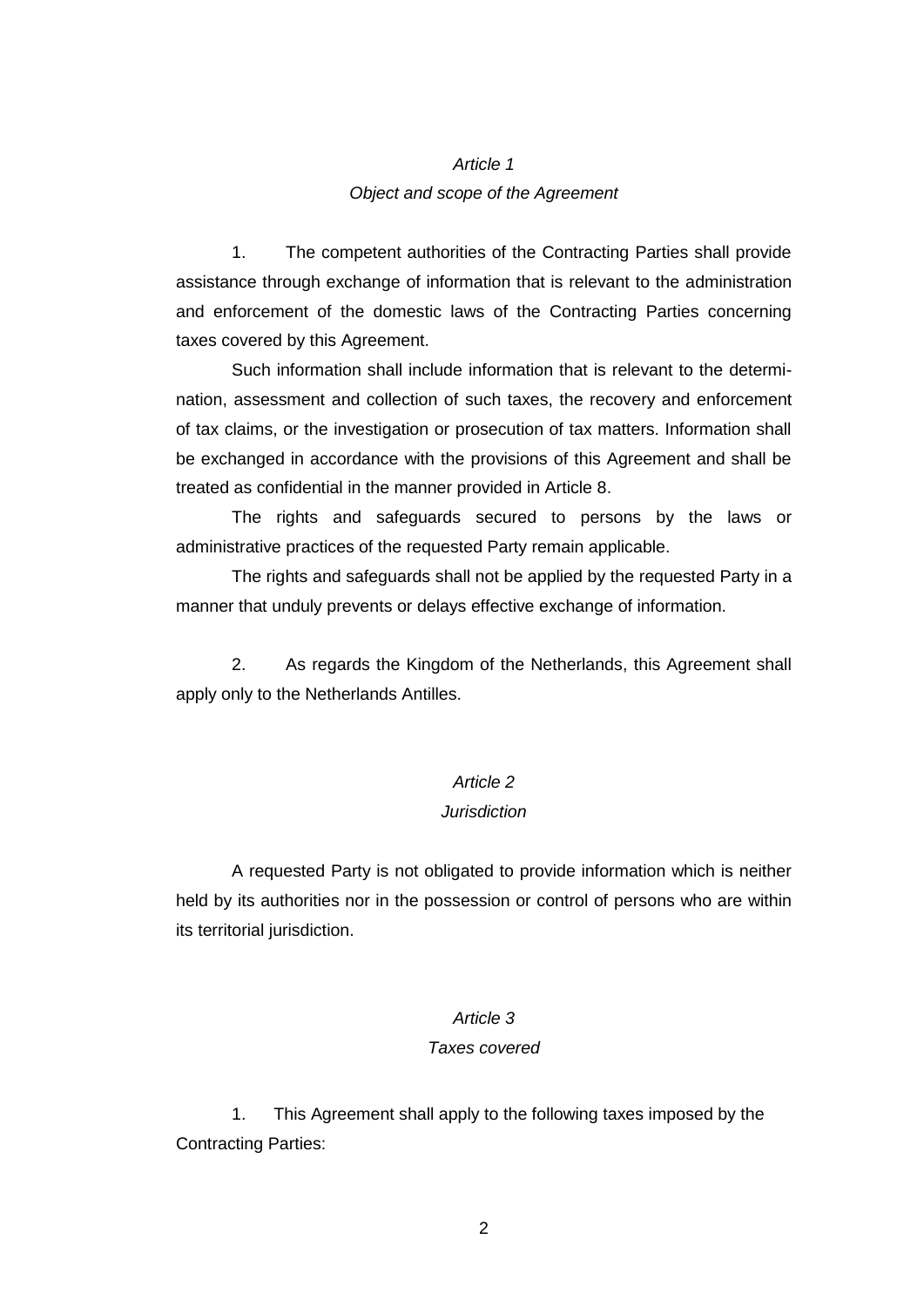- (a) in the case of the Netherlands Antilles:
	- (i) Income tax (Inkomstenbelasting);
	- (ii) Wages tax (Loonbelasting);
	- (iii) Profit tax(winstbelasting);
	- (iv) Surtaxes on the income and profit tax (opcenten op de inkomsten- en winstbelasting);
- (b) in the case of Bermuda:

The existing taxes which are the subject of this Agreement are direct taxes of every kind and description.

2. This Agreement shall also apply to any identical or substantially similar taxes imposed after the date of signature of the Agreement in addition to or in place of the existing taxes. The competent authorities of the Contracting Parties shall notify each other of any substantial changes to the taxation and related information gathering measures covered by this Agreement. Furthermore, the taxes covered may be expanded or modified by mutual agreement of the Contracting Parties in the form of exchange of letters.

#### *Article 4*

#### *Definitions*

- 1. For the purposes of this Agreement, unless otherwise defined:
	- a) the term "Contracting Party" means the Kingdom of the Netherlands, in respect of the Netherlands Antilles, or Bermuda as the context requires;
	- b) the term "Bermuda" means the Islands of Bermuda including the territorial sea adjacent to those islands, in accordance with international law;
	- c) the term "the Netherlands Antilles" means that part of the Kingdom of the Netherlands that is situated in the Caribbean Sea and consisting of the Island Territories of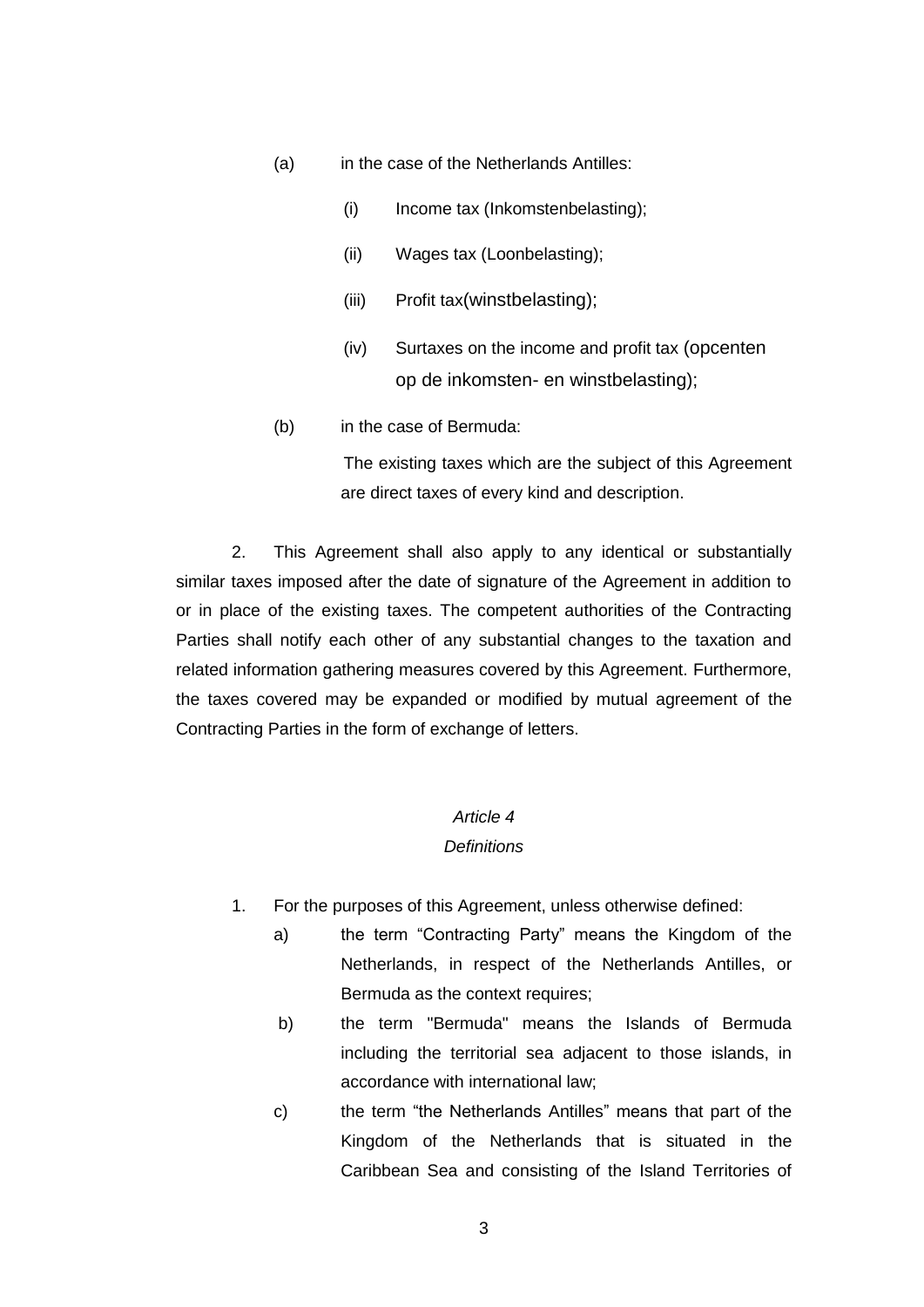Bonaire, Curaçao, Saba, St. Eustatius and St. Maarten (Dutch part), including its territorial waters and the part of the seabed and its subsoil under the Caribbean Sea over which the Kingdom of the Netherlands has sovereign rights in accordance with international law but excluding the part relating to Aruba;

- d) the term "collective investment fund or scheme" means any pooled investment vehicle, irrespective of legal form. The term "public collective investment fund or scheme" means any collective investment fund or scheme provided the units, shares or other interests in the fund or scheme can be readily purchased, sold or redeemed by the public. Units, shares or other interests in the fund or scheme can be readily purchased, sold or redeemed "by the public" if the purchase, sale or redemption is not implicitly or explicitly restricted to a limited group of investors;
- e) the term "company" means any body corporate or any entity that is treated as a body corporate for tax purposes;
- f) the term "competent authority" means:
	- i) in the case of the Netherlands Antilles, the Minister of Finance or his authorised representative; and
	- ii) in the case of Bermuda, the Minister of Finance or an authorised representative of the Minister;
- g) the term "criminal tax matters" means tax matters involving intentional conduct which is liable to prosecution under the criminal laws of the applicant Party with the inclusion of administrative fines;
- h) the term "criminal laws" means all criminal laws designated as such under domestic law irrespective of whether contained in the tax laws, the criminal code or other statutes;
- i) the term "information" means any fact, statement or record in any form whatever;
- j) the term "information gathering measures" means laws and administrative or judicial procedures that enable a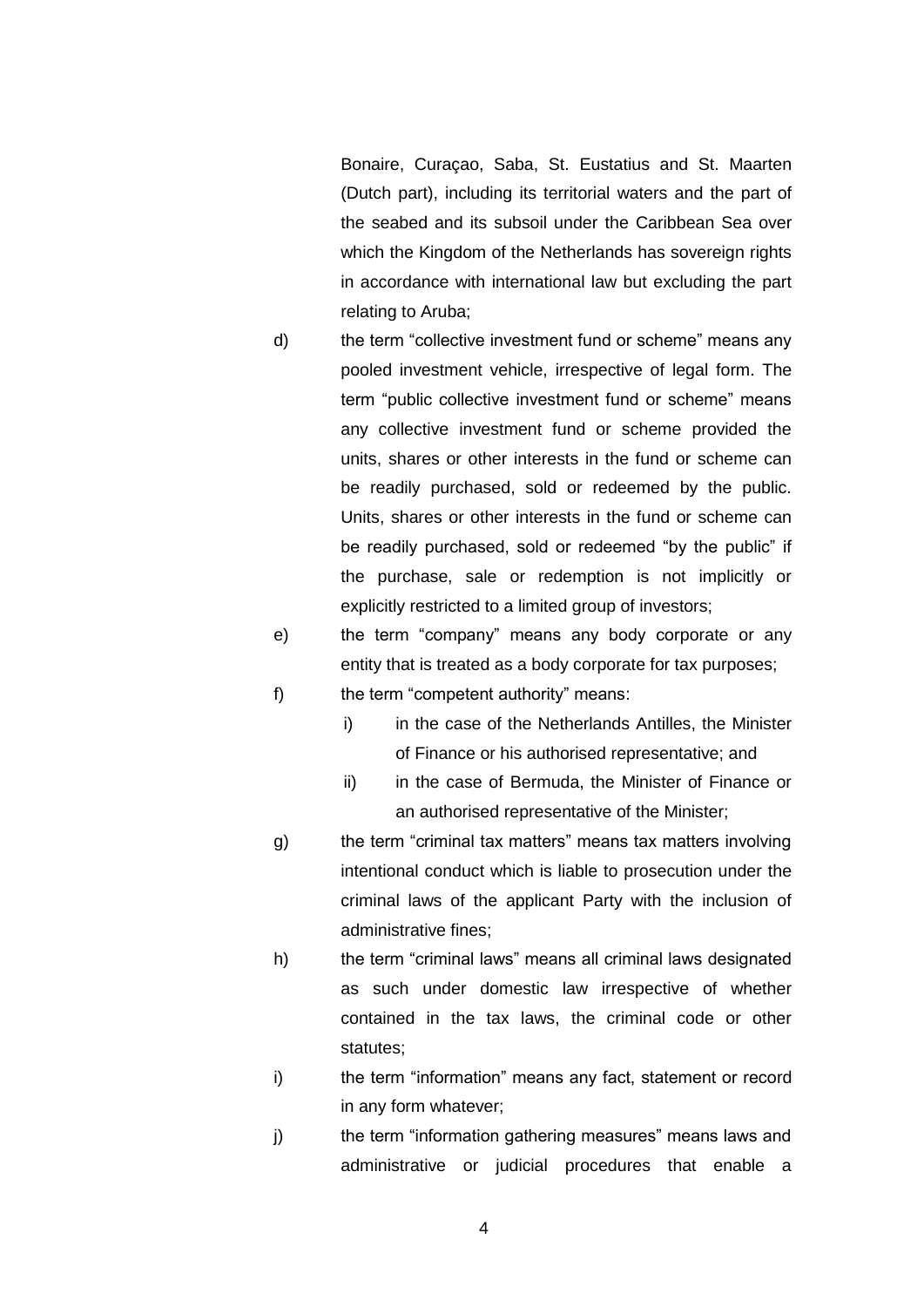Contracting Party to obtain and provide the requested information;

- k) the term "national" means:
	- (i) in the case of the Netherlands Antilles, an individual who has the Dutch nationality and who is registered as a resident in one of the Island territories of the Netherlands Antilles, provided however that, if an individual is not present in the Netherlands Antilles, he must have been born in the Netherlands Antilles, and any legal person, partnership or association deriving its status as such from the laws in force in the Netherlands Antilles; and
	- (ii) in the case of Bermuda, any individual, legal person, partnership, company, state, association or other entity deriving its status as such from the laws in force in Bermuda;
- l) the term "person" includes an individual, a company and any other body of persons;
- m) the term "principal class of shares" means the class or classes of shares representing a majority of the voting power and value of the company;
- n) the term "publicly traded company" means any company whose principal class of shares is listed on a recognised stock exchange provided its listed shares can be readily purchased or sold by the public. Shares can be purchased or sold "by the public" if the purchase or sale of shares is not implicitly or explicitly restricted to a limited group of investors;
- o) the term "recognised stock exchange" means any stock exchange agreed upon by the competent authorities of the Contracting Parties;
- p) the term "applicant Party" means the Contracting Party requesting information;
- q) the term "requested Party" means the Contracting Party requested to provide information;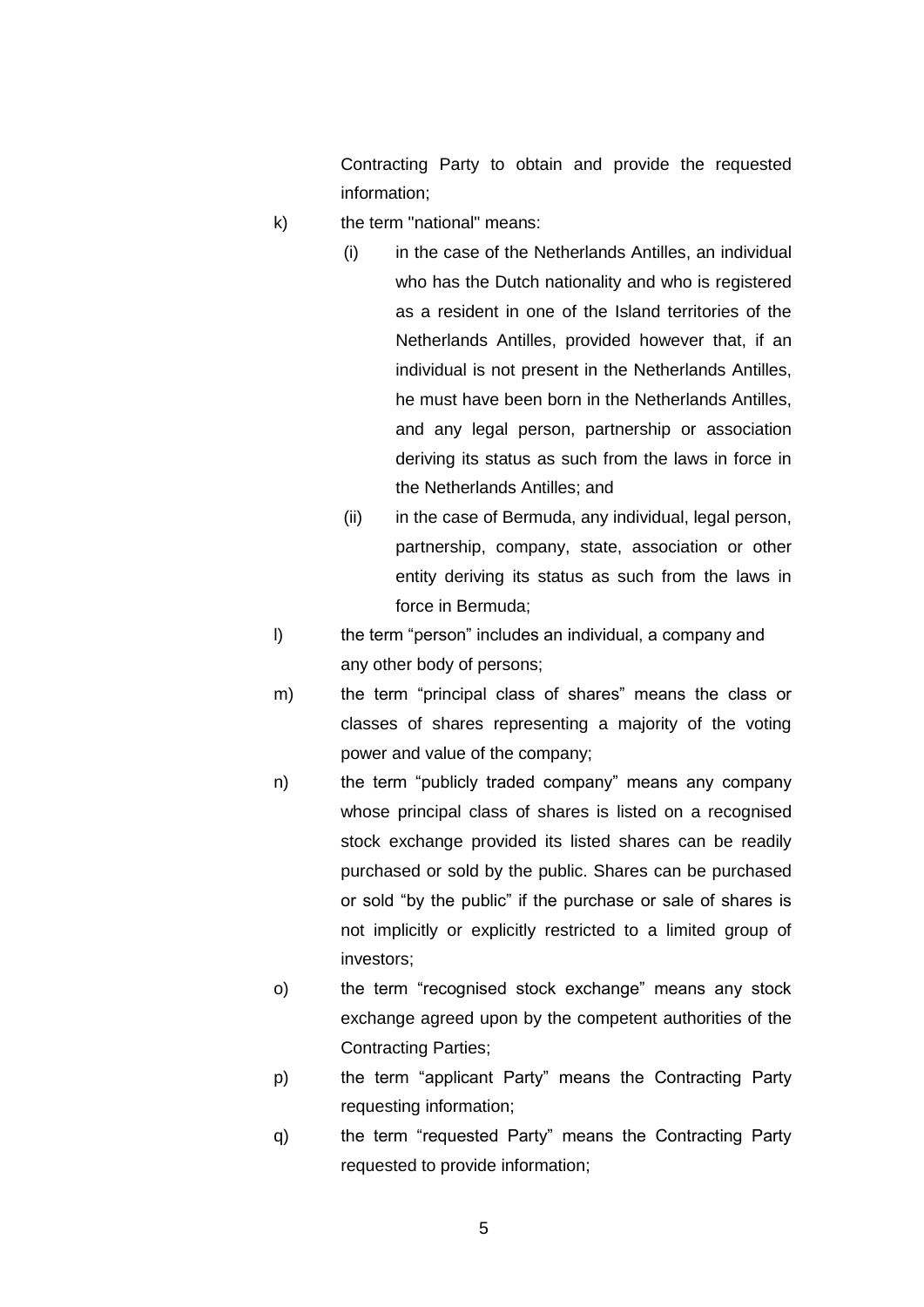r) the term "tax" means any tax to which the Agreement applies.

2. The term "relevant" wherever used in the Agreement with respect to information, shall be interpreted in a manner that ensures that information will be considered relevant notwithstanding that a definite assessment of the pertinence of the information to an on-going investigation could only be made following the receipt of the information.

3. As regards the application of this Agreement at any time by a Contracting Party, any term not defined therein shall, unless the context otherwise requires, have the meaning that it has at that time under the law of that Party, any meaning under the applicable tax laws of that Party prevailing over a meaning given to the term under other laws of that Party.

4. The Commentary to the Organisation for Economic Co-operation and Development (OECD) Model Agreement on Exchange of Information on Tax Matters shall apply to the interpretation of this Agreement where this Agreement is in conformity with the OECD Model Agreement on Exchange of Information on Tax Matters.

## *Article 5*

#### *Exchange of information upon request*

1. The competent authority of the requested Party shall provide upon request information for the purposes referred to in Article 1. Such information shall be exchanged without regard to whether the conduct being investigated would constitute a crime under the laws of the requested Party if such conduct occurred in the requested Party.

2. If the information in the possession of the competent authority of the requested Party is not sufficient to enable it to comply with the request for information, the requested Party shall use all relevant information gathering measures to provide the applicant Party with the information requested,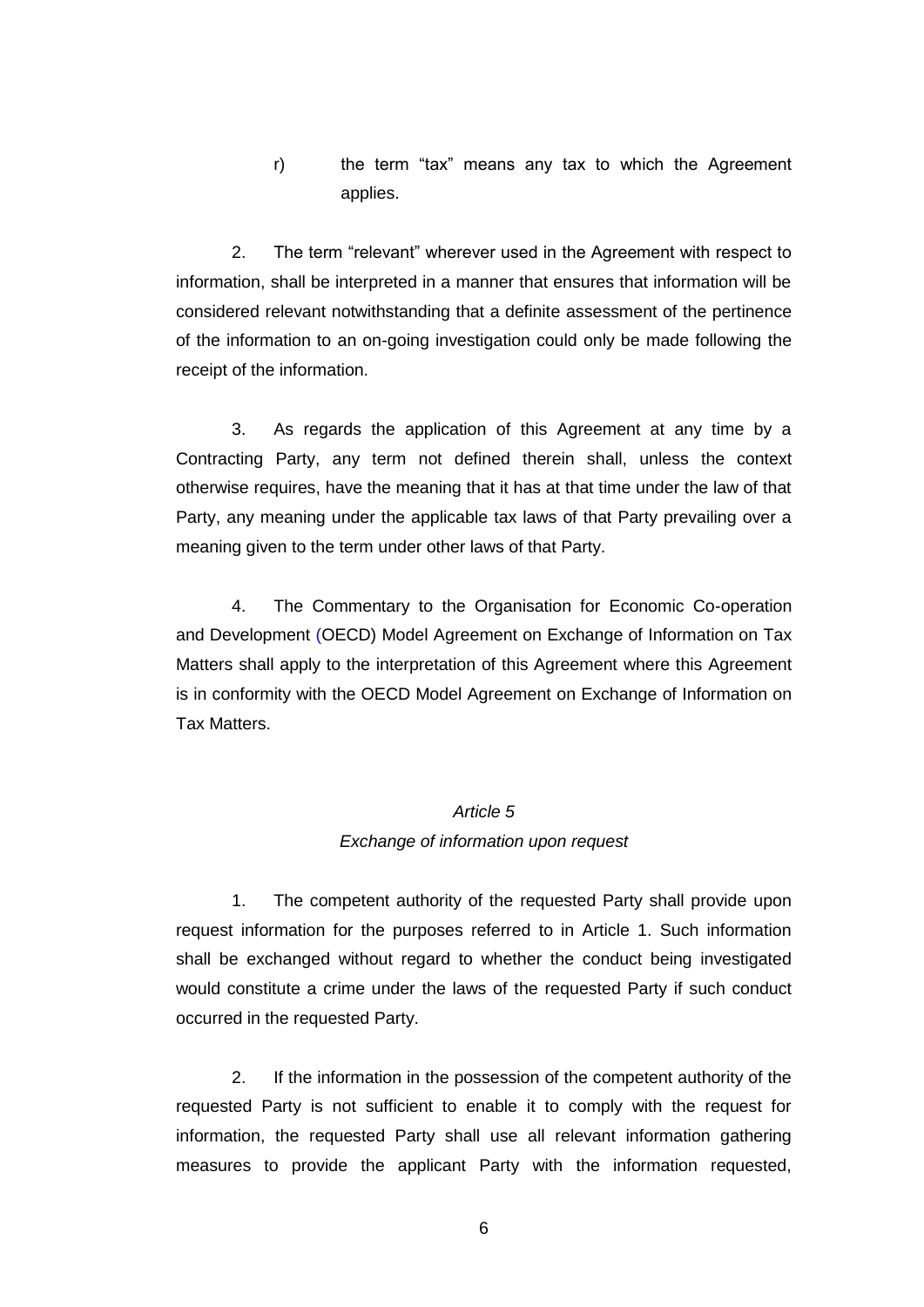notwithstanding that the requested Party may not need such information for its own tax purposes.

3. If specifically requested by the competent authority of the applicant Party, the competent authority of the requested Party shall provide information under this Article, to the extent allowable under its domestic laws, in the form of depositions of witnesses and authenticated copies of original records.

4. Each Contracting Party shall ensure that its competent authority, for the purposes of this Agreement, has the authority to obtain and provide upon request:

- a) information held by banks, other financial institutions, and any person, including nominees and trustees, acting in an agency or fiduciary capacity;
- b) information regarding the legal and beneficial ownership of companies, partnerships, foundations, "Anstalten" and other persons, including, within the constraints of Article 2, ownership information on all such persons in an ownership chain; in the case of trusts, information on settlors, trustees, beneficiaries and the position in an ownership chain; in the case of foundations, information on founders, members of the foundation council and beneficiaries.

5. This Agreement does not create an obligation on the Contracting Parties to obtain or provide*:*

- (i) ownership information with respect to publicly traded companies or public collective investment funds or schemes unless such information can be obtained without giving rise to disproportionate difficulties;
- (ii) information relating to a period more than six years prior to the tax period under consideration;
- (iii) information, unless the applicant Party has pursued all means available in its own territory to obtain the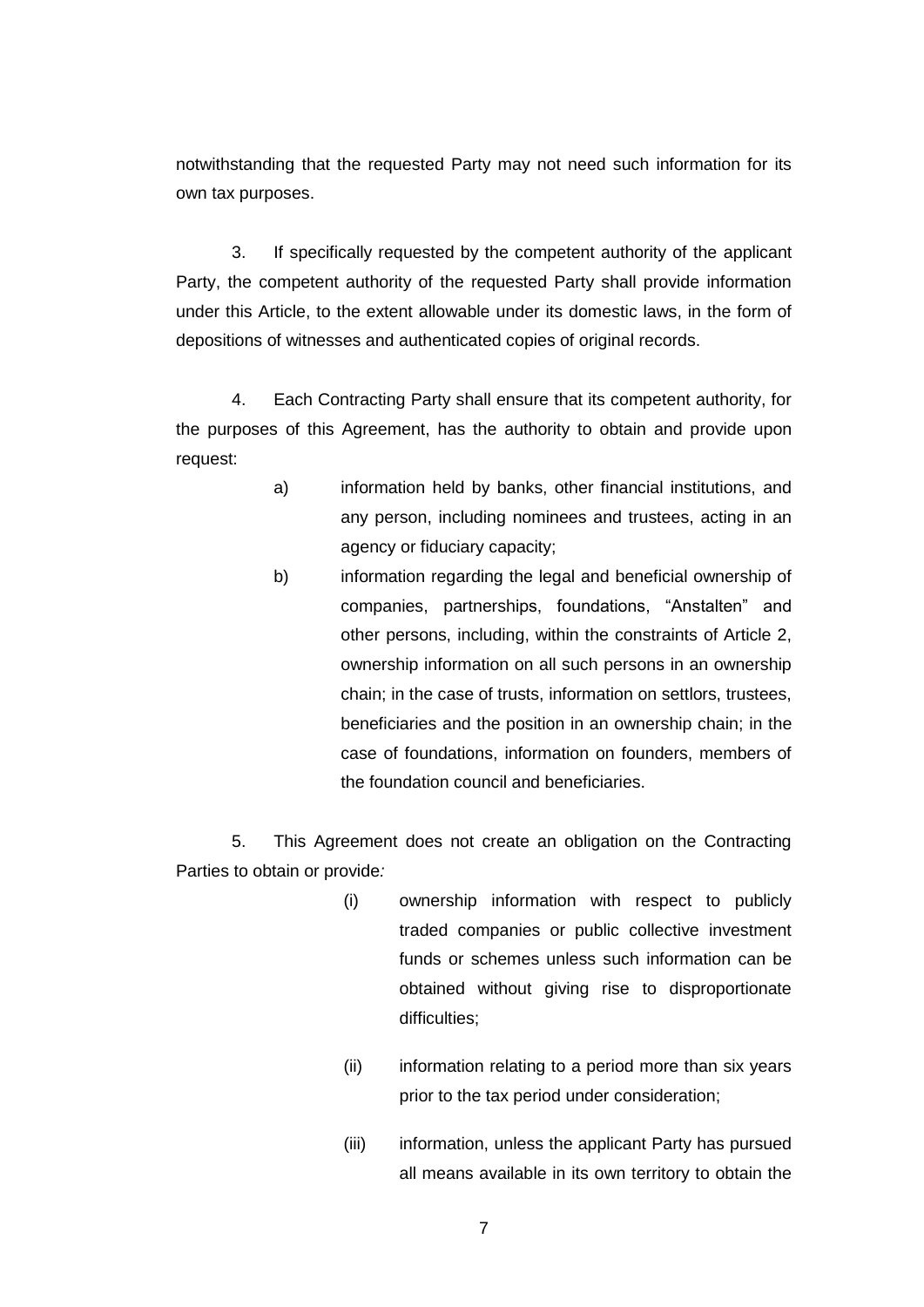information, except those that would give rise to disproportionate difficulties;

(iv) information in the possession or control of a person other than the taxpayer that does not directly relate to the taxpayer.

6. Where the applicant Party requests information in accordance with this Agreement, a senior official of the competent authority of the applicant Party shall certify that the request is relevant to, and necessary for, the determination of the tax liability of the taxpayer under the laws of the applicant Party.

7. The competent authority of the applicant Party shall provide the following information to the competent authority of the requested Party when making a request for information under this Agreement to demonstrate the relevance of the information sought to the request:

- a) the identity of the taxpayer under examination or investigation;
- b) grounds for believing that the information requested is in the possession or control of a person subject to the jurisdiction of the requested Party;
- c) to the extent known, the name and address of any person believed to be in possession or control of the information requested;
- d) a statement that the request conforms to the law and administrative practice of the applicant Party and would be obtainable by the applicant Party under its laws in similar circumstances, both for its own tax purposes and in response to a valid request from the requested Party under this Agreement;
- e) a statement that the applicant Party has pursued all means available in its own territory to obtain the information, except those that would give rise to disproportionate difficulties;

and, to the fullest extent possible: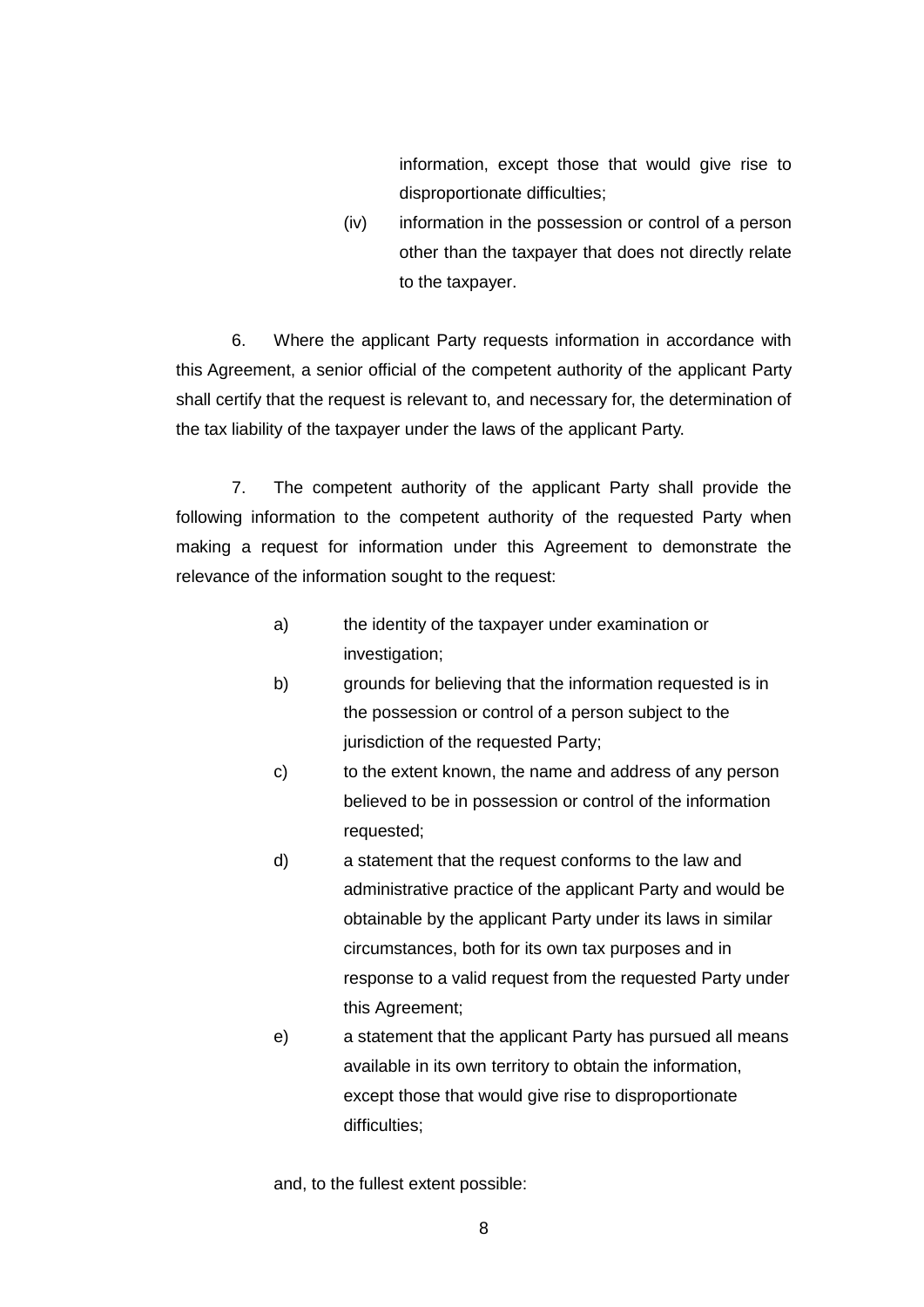- f) the nature and type of the information requested, including a description of the specific evidence, information or other assistance sought and the form, in which the applicant Party prefers to receive the information;
- g) the tax purposes for which the information is sought and why it is relevant to the determination of the tax liability of a taxpayer under the laws of the applicant Party;
- h) the period of time with respect to which the information is required for the tax purposes.

8. The competent authority of the requested Party shall forward the requested information as promptly as possible to the applicant Party. To ensure a prompt response, the competent authority of the requested Party shall:

- a) confirm receipt of a request in writing to the competent authority of the applicant Party and shall notify the competent authority of the applicant Party of deficiencies in the request, if any, within 60 days of the receipt of the request;
- b) if the competent authority of the requested Party has been unable to obtain and provide the information within 90 days of receipt of the request, including if it encounters obstacles in furnishing the information or it refuses to furnish the information, it shall immediately inform the applicant Party, explaining the reason for its inability, the nature of the obstacles or the reasons for its refusal.

## *Article 6 Tax examinations abroad*

1. The requested Party may allow, to the extent permitted under its domestic law, representatives of the competent authority of the applicant Party to enter the territory of the applicant Party to interview individuals and examine records with the written consent of the persons concerned. The competent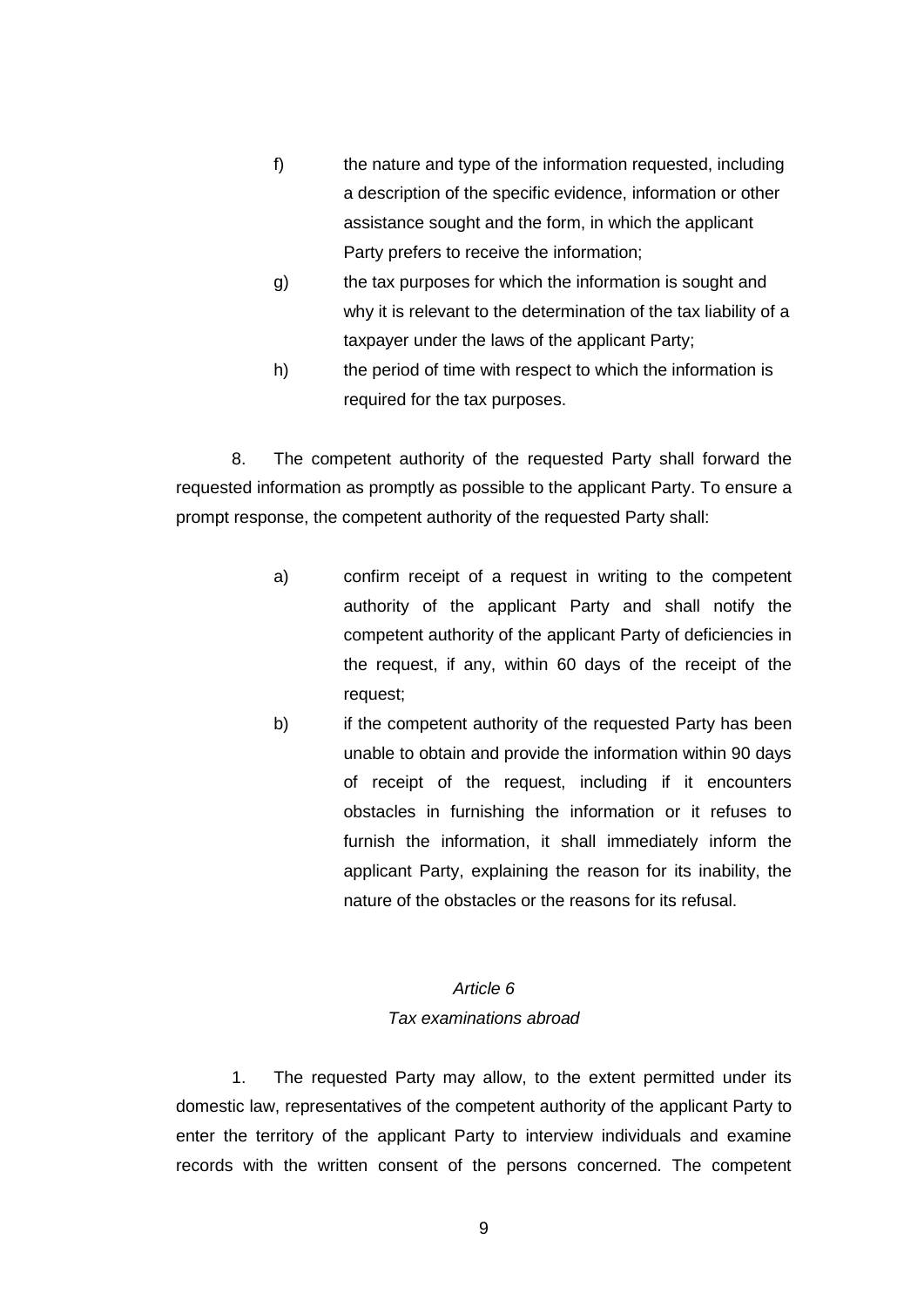authority of the applicant Party shall notify the competent authority of the requested Party of the time and place of the meeting with the individuals concerned.

2. At the request of the competent authority of the applicant Party, the competent authority of the requested Party may allow representatives of the competent authority of the applicant Party to be present at the appropriate part of a tax examination in the requested Party.

3. If the request referred to in paragraph 2 is acceded to, the competent authority of the requested Party conducting the examination shall, as soon as possible, notify the competent authority of the applicant Party about the time and place of the examination, the authority or official designated to carry out the examination and the procedures and conditions required by the requested Party for the conduct of the examination. All decisions with respect to the conduct of the tax examination shall be made by the requested Party conducting the examination.

## *Article 7 Possibility of declining a request*

1. The competent authority of the requested Party may decline to assist where:

- (a) the request is not made in conformity with this Agreement;
- (b) the applicant Party would not be able to obtain the information
	- (i) under its own laws for purposes of administration or enforcement of its own tax laws; or
	- (ii) in response to a valid request from the requested Party under this Agreement.
- 2. The provisions of this Agreement shall not impose on a Contracting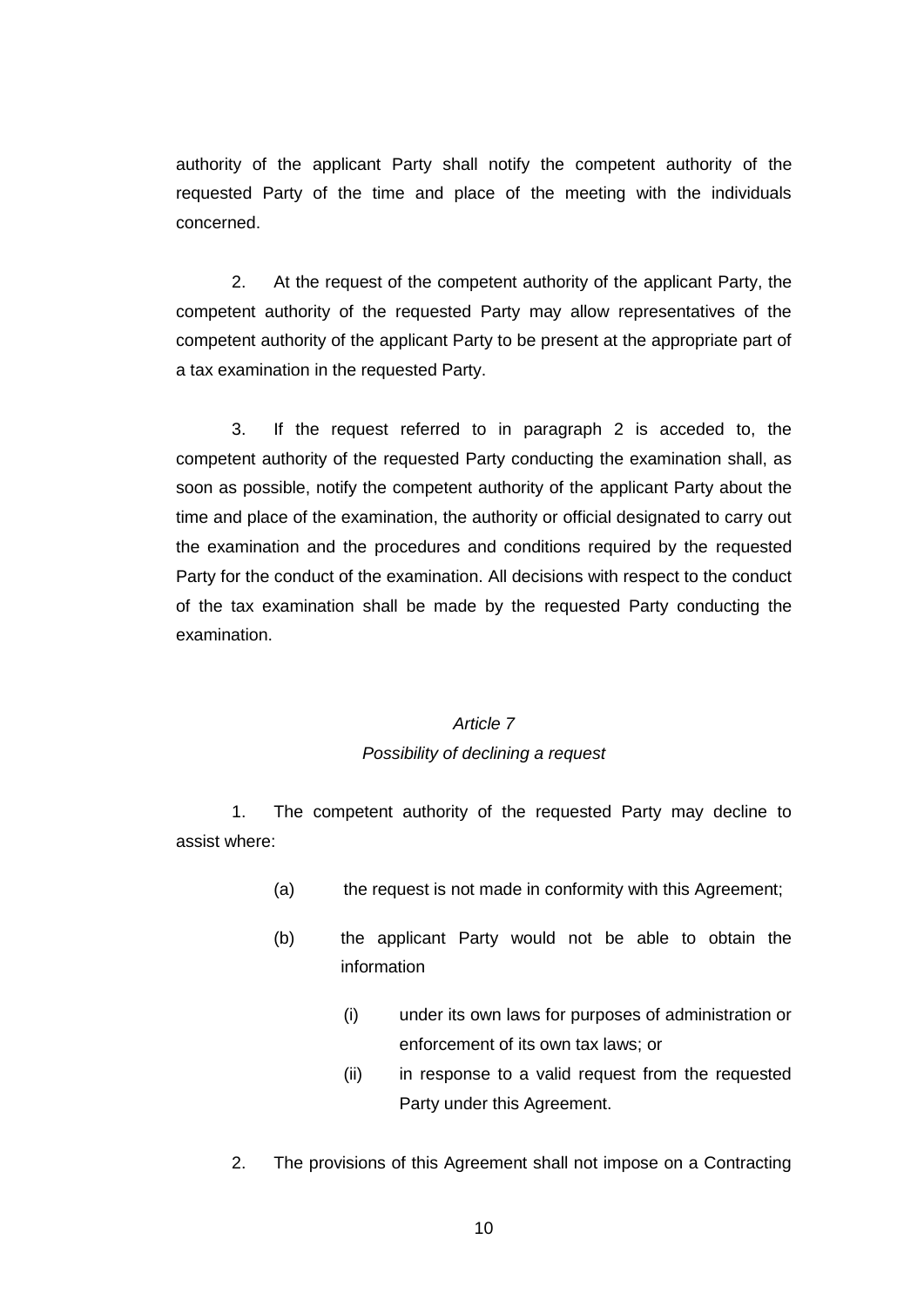Party the obligation to supply information which would disclose any trade, business, industrial, commercial or professional secret or trade process. Notwithstanding the foregoing, information of the type referred to in paragraph 4 of Article 5 shall not be treated as such a secret or trade process merely because it meets the criteria in that paragraph.

3. The provisions of this Agreement shall not impose on a Contracting Party the obligation to obtain or provide information, which would reveal confidential communications between a client and an attorney, solicitor or other admitted legal representative where such communications are subject to legal professional privilege under the laws in force in the requested Party.

4. The requested Party may decline a request for information if the disclosure of the information would be contrary to public policy (ordre public).

5. A request for information shall not be refused on the ground that the tax claim giving rise to the request is disputed.

6. The requested Party may decline a request for information if the information is requested by the applicant Party to administer or enforce a provision of the tax law of the applicant Party, or any requirement connected therewith, which discriminates against a national of the requested Party as compared with a national of the applicant Party in the same circumstances.

# *Article 8*

### *Confidentiality*

Any information received by a Contracting Party under this Agreement shall be treated as confidential and may be disclosed only to persons or authorities (including courts and administrative bodies) in the jurisdiction of the Contracting Party concerned with the assessment or collection of, the enforcement or prosecution in respect of, or the determination of appeals in relation to, the taxes covered by this Agreement. Such persons or authorities shall use such information only for such purposes. They may disclose the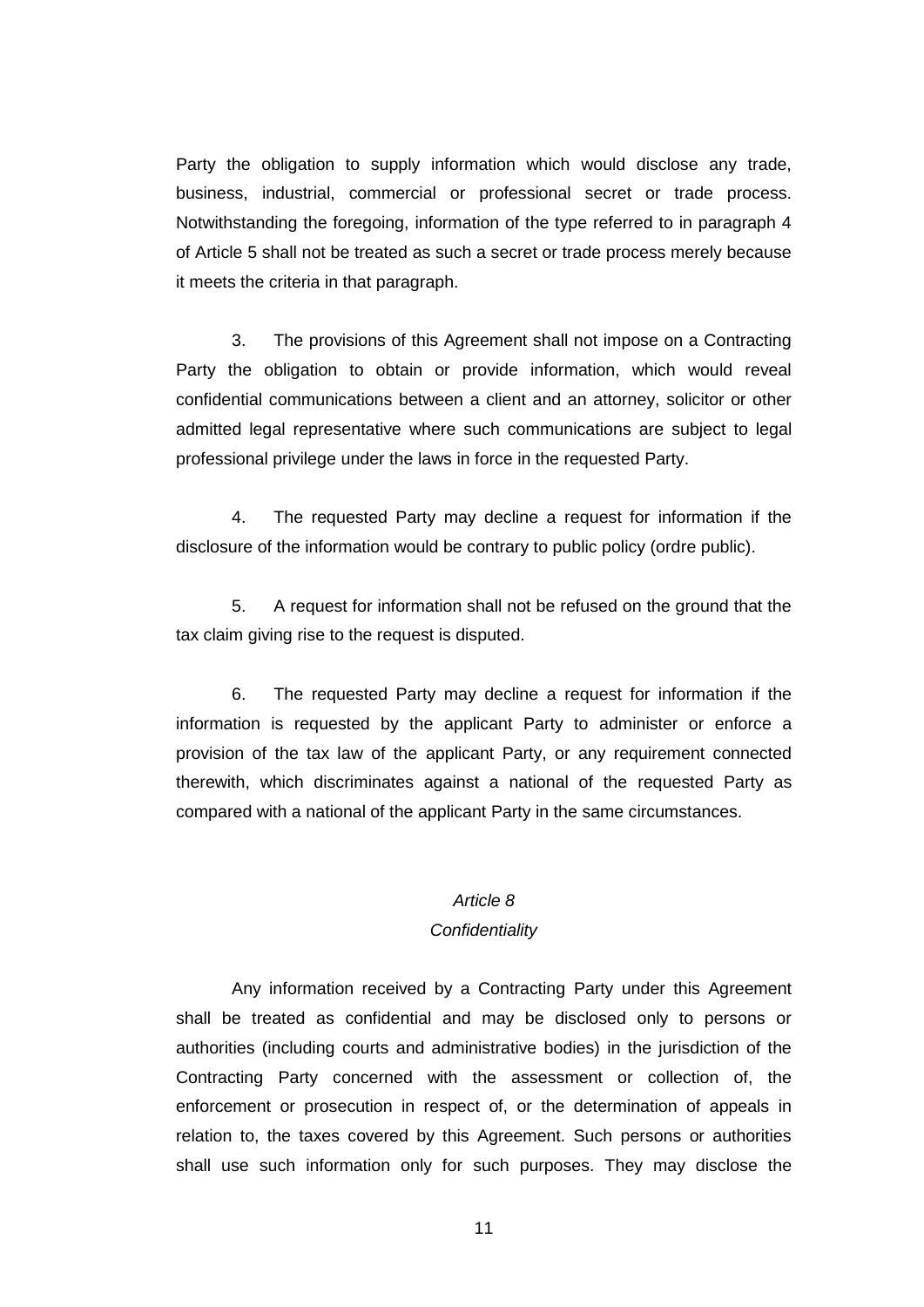information in public court proceedings or in judicial decisions. The information may not be disclosed to any other person or entity or authority or any other jurisdiction without the express written consent of the competent authority of the requested Party.

# *Article 9*

## *Costs*

Incidence of costs incurred in providing assistance (including reasonable costs of third Parties and external advisors in connection with litigation or otherwise) shall be agreed by the competent authorities of the Contracting Parties.

## *Article 10*

## *Implementation legislation*

The Contracting Parties shall enact any legislation necessary to comply with, and give effect to, the terms of the Agreement.

# *Article 11*

## *Language*

Requests for assistance and answers thereto shall be drawn up in English*.*

## *Article 12*

## *Mutual agreement procedure*

1. Where difficulties or doubts arise between the Contracting Parties regarding the implementation or interpretation of the Convention, the competent authorities shall endeavour to resolve the matter by mutual agreement.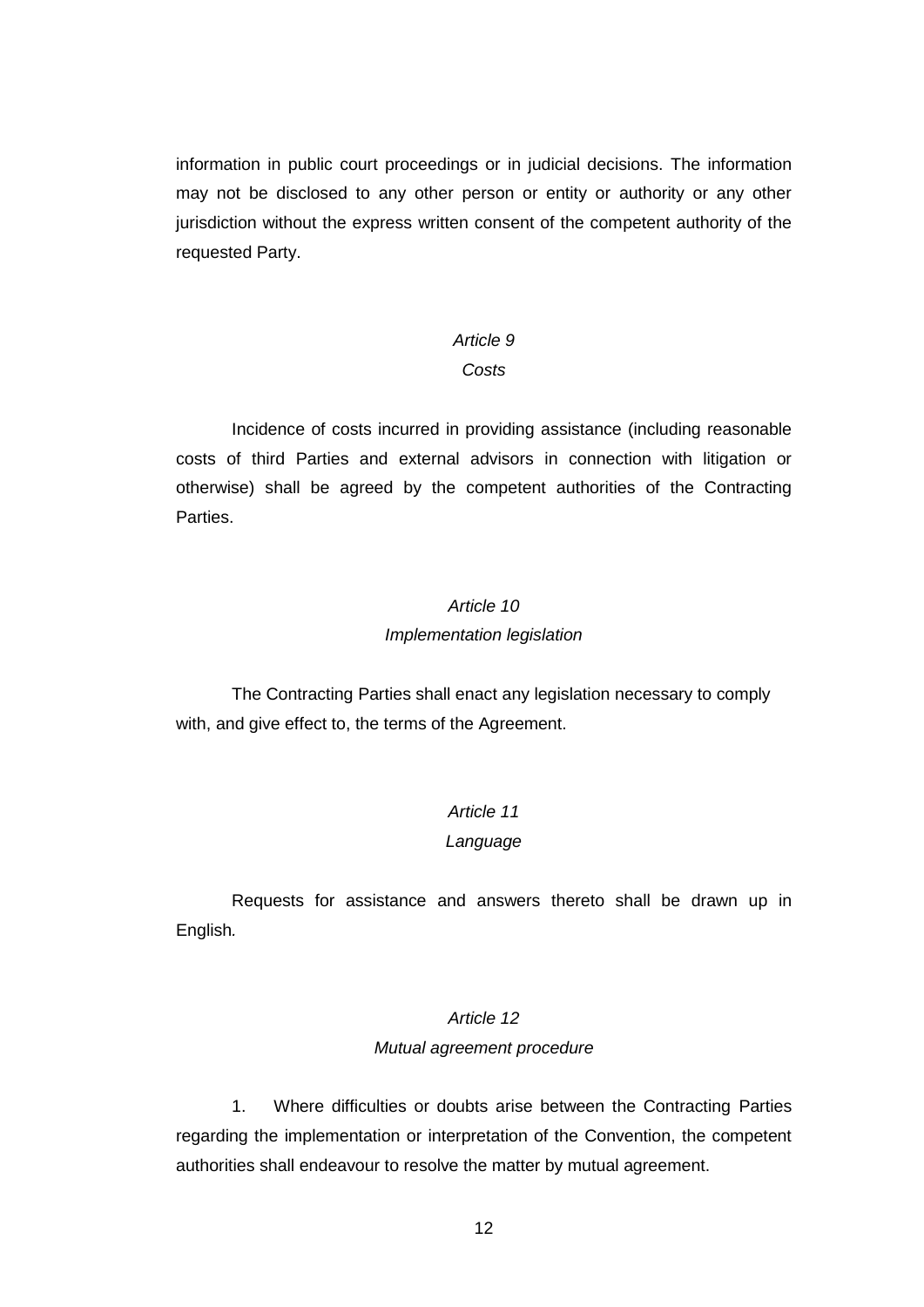2. In addition to the agreements referred to in paragraph 1, the competent authorities of the Contracting Parties may mutually agree on the procedures to be used under Articles 5 and 6.

3. The Contracting Parties shall agree on other forms of dispute resolution should this become necessary.

#### *Article 13*

#### *Entry into force*

This Agreement shall enter into force on the later of the dates on which each of the Contracting Parties has notified the other in writing that the formalities constitutionally or otherwise required in their respective Party have been complied with. Upon the date of entry into force, it shall have effect:

- a) for criminal tax matters on that date; and
- b) for all other matters covered in Article 1 on that date; however, no earlier than the date of entry into force, but only in respect of taxable periods beginning on or after that date or, where there is no taxable period, all charges to tax arising on or after that date.

## *Article 14 Termination*

# 1. This Agreement shall remain in force until terminated by one of the Contracting Parties. Either Contracting Party may, after the expiration of three years from the date of its entry into force, terminate the Agreement, through diplomatic channels, by giving notice of termination to the other Contracting Party.

2. Such termination shall become effective on the first day of the month following the expiration of a period of six months after the date of receipt of notice